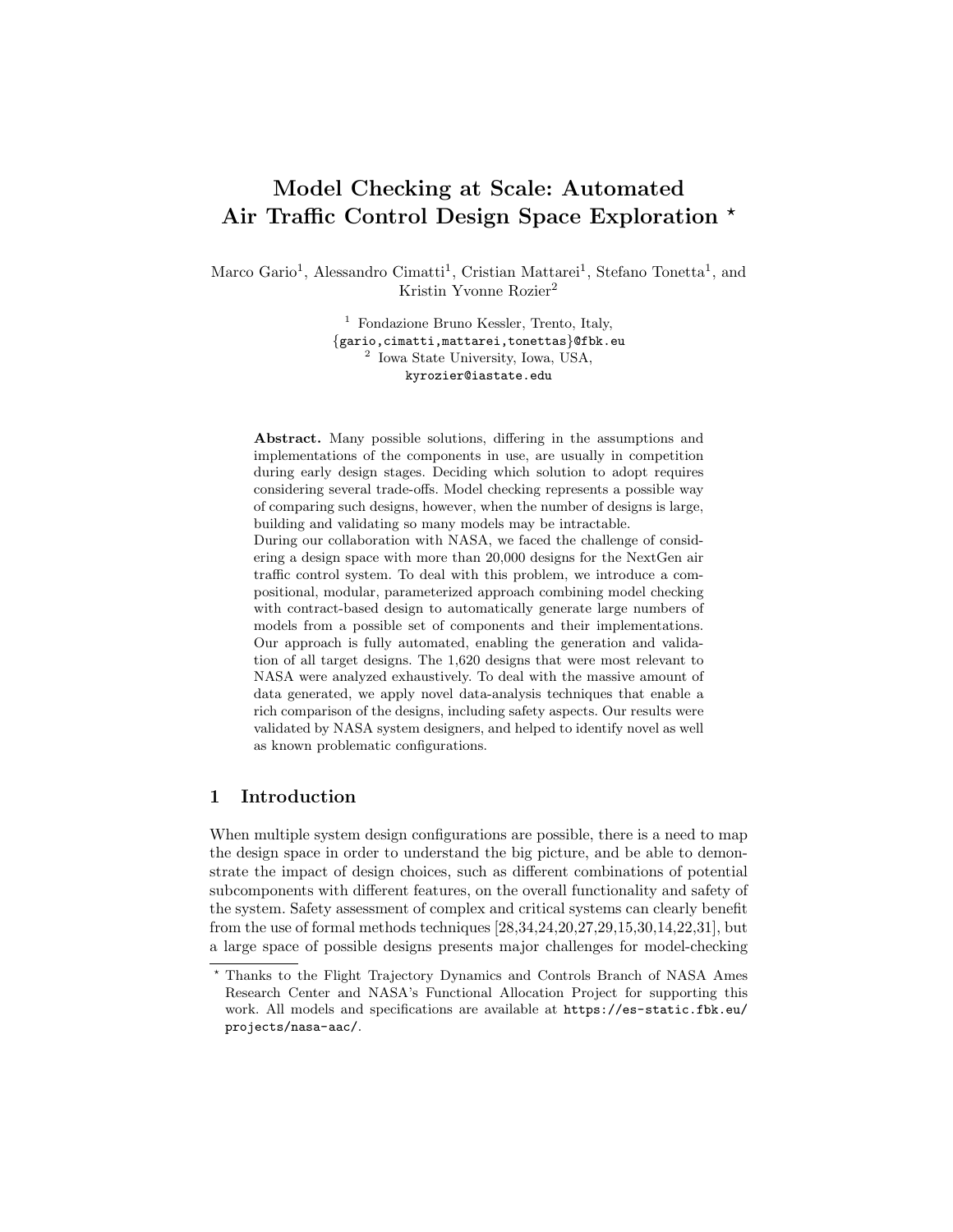

<span id="page-1-0"></span>Fig. 1. Process Overview

analysis, including producing models of each design, cross-design validation, and comparative safety analysis across the large design space. We address these challenges, exemplifying our methodology on NASA's full-scale design space for NextGen air traffic control, in which there are many ways to allocate essential functions such as aircraft separation assurance [\[26\]](#page-18-6), and competing possible implementations of the same components. The U.S. government made NASA primarily responsible for the design and verification of NextGen air traffic control [\[3,](#page-16-0)[2\]](#page-16-1). The new air traffic management system is expected to be in place for decades to come [\[5\]](#page-16-2) so we must evaluate the design space thoroughly to ensure that we guarantee safety while allowing optimization for important secondary considerations. The importance of early-design stage optimization carries to many classes of critical or long-lived projects, including commercial aircraft and space missions, where the need to change the design later in the system development process would be extremely difficult, and very costly.

In this paper, we discuss the application of model-checking-based techniques to support the exploration of the NextGen design space. This is one of six studies funded within NASA's Functional Allocation Project and will contribute directly to the final system design. We define a compositional, parameterized modeling framework that can generate more than 20,000 possible designs. In collaboration with NASA Ames and NASA Langley experts, we focus in on the 1,620 that they identified as the most instructive configurations for a comparative analysis. The outcome of this analysis provides significant insights into the features of the various configurations. In order to tackle the huge design space, we develop a new process that relies on multiple tools. The activities, depicted in Figure [1,](#page-1-0) can be summarized in four main phases: Design Space Definition, System Modeling, Configuration Analysis, and Data Analysis.

Design Space Definition. The stage was set by working with NASA in order to identify precisely (yet informally [\[26\]](#page-18-6)) the situations of interest, and by defining the modeling dimensions to capture them.

System Modeling. Modeling each solution independently would be too timeconsuming (if not outright unfeasible). Plus each model needs to be properly validated to ensure that it upholds the expected properties. Furthermore, independent models would require a lot of maintenance effort to propagate changes and ensure that they are all aligned with NASA's most current designs. We can manage these sources of complexity by combining several ingredients. First, we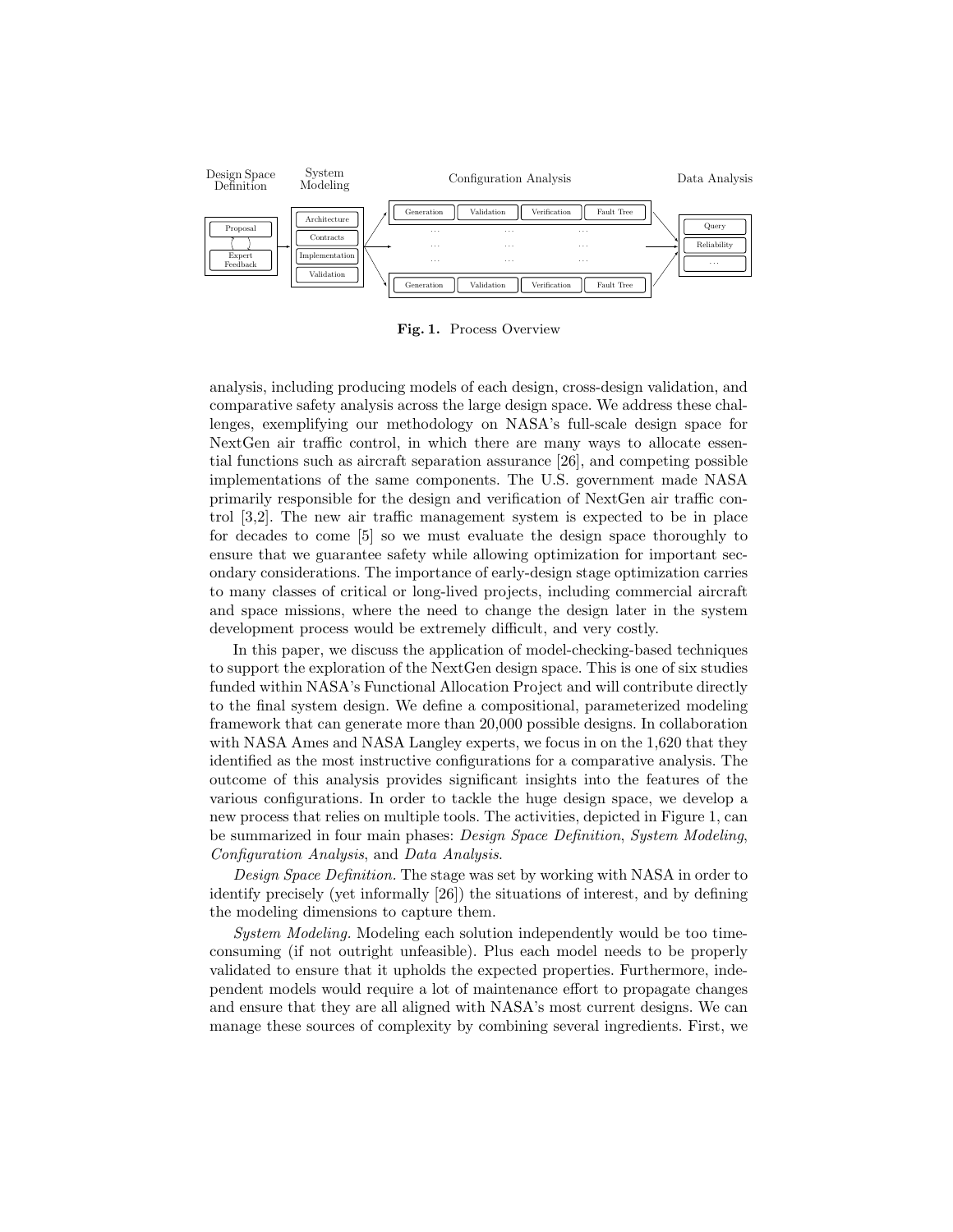use an architectural language (i.e., OCRA [\[17\]](#page-17-5)) to separate the system architecture from the implementation of the single components (obtained as SMV [\[16\]](#page-17-6) models). This allows us to model each component in isolation, partitioning the effort, and minimizing the time required to validate changes in any component. Additionally, this permits changes to the implementation of a single component without impacting the rest of the system. Second, we use contracts (encoded in OCRA as LTL formulas) to characterize each component. This allows us to properly specify the interactions between components, and decompose the validation properties into more localized subcomponent properties. Third, we use parameters to factor out multiple configurations into a single (although more complex) model. If two configurations require only marginal changes to an implementation, we capture these changes using parameters within the models. These techniques allow us to automatically generate a formal representation for each configuration in the design space, with great confidence in their correctness and alignment.

Configuration Analysis. We verify each model against the properties of interest; in addition, techniques for safety assessment identify which combinations of faults lead to the violation of fundamental properties. The corresponding Fault Trees are automatically computed (using xSAP [\[10\]](#page-17-7)), thus providing additional information on the reliability of each configuration. We instantiate and analyze each configuration independently, exploiting the typical parallelism of modern computing infrastructures, thus significantly speeding up the analysis.

Data Analysis. Such analysis results in a significant amount of data, and poses the problem of how to analyze it. We combine this data into a symbolically represented dataset, linking each configuration to its satisfied properties and Fault Trees. This dataset is particularly useful in such an exploratory phase, since it describes the whole design space and can be studied offline. For example, by automatically extracting sets of configurations enjoying specific properties (e.g., absence of single points of failure), it is possible to achieve a better understanding of the design space. Our focused analysis of NASA's air traffic control design space confirmed expected results [\[25,](#page-18-7)[23\]](#page-17-8) as well as identifying novel ones. In particular, we highlighted the need for additional assumptions when dealing with changes in delegation of separation assurance from an aircraft to the ground, e.g., in case of a request for backup.

The contribution of this paper is twofold. First, we develop a complex and realistic case study of public relevance, and make models, tools, and results publicly available for future investigation (at [\[4\]](#page-16-3)). This is no ordinary case study, and to be able to handle the massive size, we need to exploit a novel process that is our second contribution. Our process is able to scale to address a large design space exploration problem. The process builds on existing tools and techniques and adds a novel data analysis phase that is necessary to obtain insights from the large amount of generated artifacts. We show that this technology is mature and able to assist designers in formalizing and narrowing down design choices in an early phase of system design.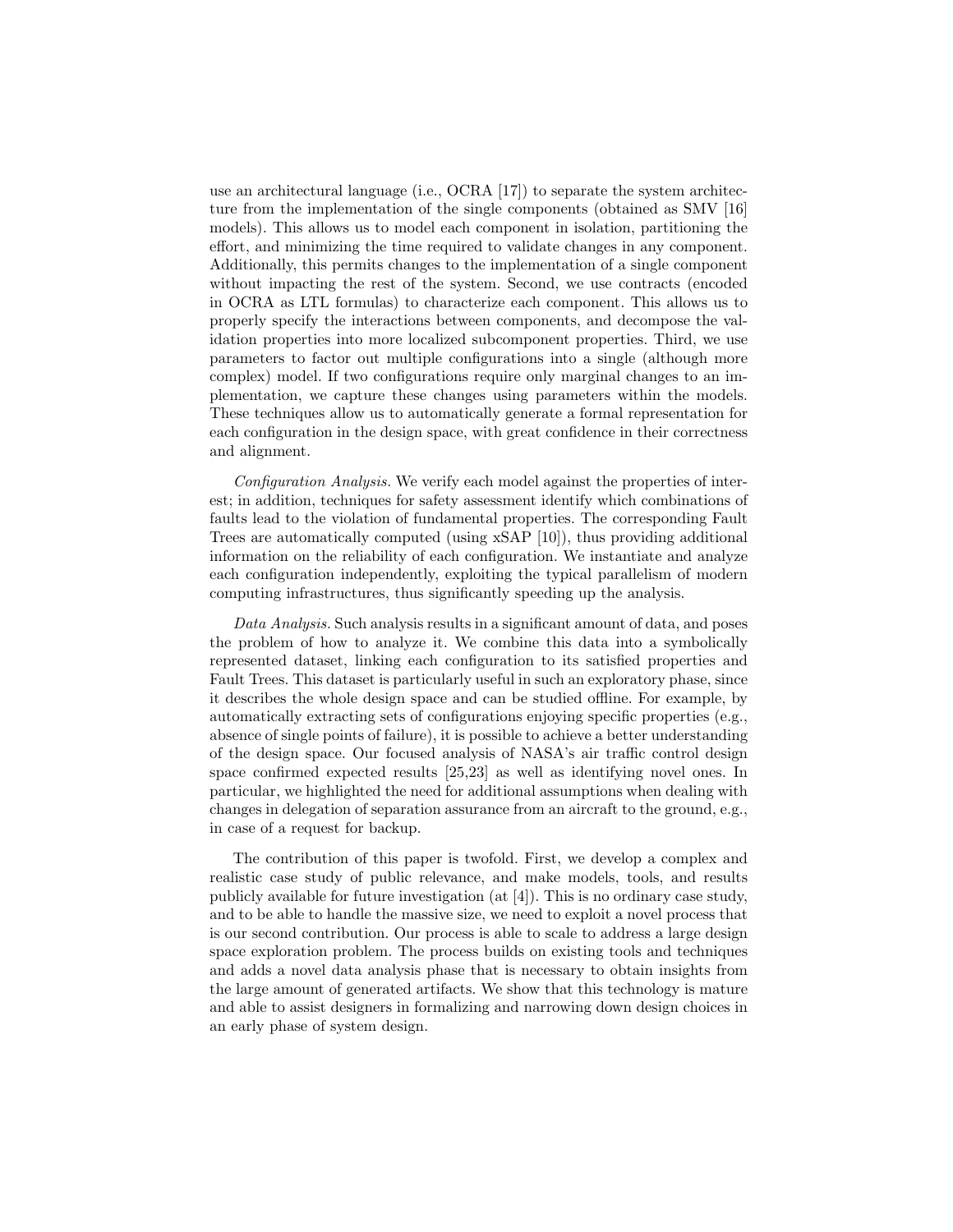The rest of the paper is structured according to the process described above (Figure [1\)](#page-1-0). Sections [2](#page-3-0) to [5](#page-10-0) illustrate each phase of the process in greater detail. Related works are discussed in Section [6,](#page-14-0) and Section [7](#page-16-4) concludes with possible directions for future work.

### <span id="page-3-0"></span>2 Design Space Definition

The main objective of an air traffic control system is to avoid aircraft collisions. In air traffic management, a Loss of Separation (LOS) between two aircraft occurs when they are predicted to pass too close to each other. One of the major goals of the next generation of air traffic control is to minimize the number of times that a LOS ever occurs. This task is called Separation Assurance. In this case study, we are interested in studying the separation assurance provided by different designs when splitting the functionality between components onboard airplanes and on-ground. In particular, aircraft that always rely on the ground for separation assurance are called Ground Separated (GSEP), while aircraft with on-board separation assurance capabilities are called Self-Separating (SSEP). The main distinction between the two types of aircraft is the ability of SSEP to perform self-separation, without the need of contacting the ground. The goal of distributing the responsibility for separation assurance across different components is to increase efficiency and improve fault tolerance.

Our work started by considering several proposals from NASA's Flight Dynamics, Trajectory, and Controls Branch for different solutions regarding Function Allocation for Separation Assurance [\[26\]](#page-18-6). These ideas were the result of considering several features and characteristics in a preliminary phase.

Our first step was to identify and formalize the dimensions shared by different proposals, and this allowed us to define the design space. In order to model the airspace and its dynamics, we track each aircraft's intended trajectory through four different time-windows: Current, Near, Mid, and Far. These indicate increasingly distant points in time. For each window, we encode the intended position of the aircraft. However, since we are only interested in whether two aircraft can potentially be in a conflict, we simplify this information. For a given timewindow, we say that two aircraft are in the same *Conflict Area*  $(CA)$  *iff* their trajectories are too close to each other and would cause a Loss of Separation. We say that two aircraft are in LOS *iff* they are in the same conflict area in the Current time-window. If two aircraft are in the same CA in another window, we say that they have a predicted LOS. These abstractions make it possible to focus on the other modeling dimensions: what information the different agents share, how they behave in case of predicted LOS, and the impacts of the actions of each agent on the overall system. Contrary to previous works (e.g., [\[28\]](#page-18-0)), we consider more complex interactions between separation agents, components with multiple implementations, and priorities in case of predicted LOS. We derived six modeling dimensions that enable us to capture these different trade-offs:

- 1. SSEP Separation Agent
- 2. Aircraft Mix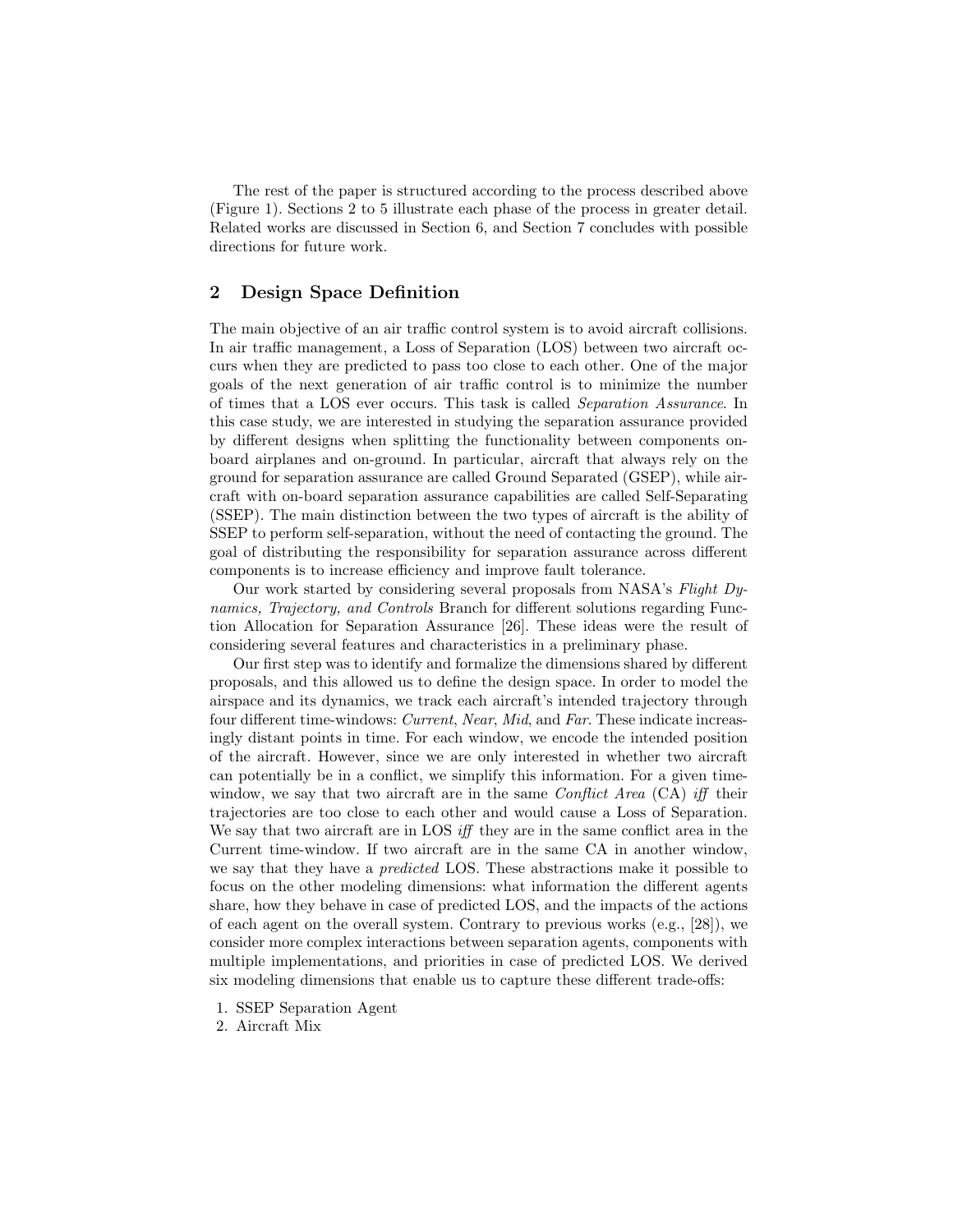- 3. Information Sharing
- 4. Burdening Rules
- 5. Communication Steps
- 6. ACDR Implementations

SSEP Separation Agent. A key difference between the solutions is who is responsible for performing separation for the SSEPs. We split this task into separation for the Tactical (Near- and Mid-) and Strategic (Far-) windows. For each of these windows we define who is in charge of separating the SSEPs: the ground  $(ATC)$ , the aircraft  $(SELF)$ , or the aircraft with possible delegation to ground  $(SATC)$ . If the ground ATC is in charge of separating the SSEPs, then it computes the resolutions and sends them to the aircraft. If the aircraft is in charge of its own separation, computation of a resolution strategy happens on-board, possibly involving coordination between aircraft. The third case  $(SATC)$  captures the possibility for an SSEP to delegate its own separation to the ground. This is used to capture different situations such as backup in case of a fault, privileged traffic corridors, and transfer of responsibility in designated airspace regions. In the future, we expect other cases to be studied. For example, resolutions might be computed on-board but require approval from ground.

Aircraft Mix. We consider situations in which all aircraft are of the same type, and also where mixed types coexist. The same design can be analyzed without SSEPs, with an even number of GSEPs and SSEPs, without GSEPs, or any option in-between. Each combination is indicated by the number of GSEPs and SSEPs, i.e.,  $\langle \#GSEP, \#SSEP \rangle$ .

Burdening Rules A priority must be defined in order to address detected conflicts between aircraft of different types. Burdening rules define who should move when such a conflict occurs: 1) Undefined, 2) GSEP, 3) SSEP. For example, if the burden is on the GSEP, then the conflict should be resolved by changing the trajectory of the GSEP. If the burdening rules are undefined, then each agent will arbitrarily choose a burdened strategy, and consistently apply it to every conflict.

Information Sharing. It is important to consider the minimization of required communications, in order to reduce reaction times and system complexity. Therefore, we need to understand what is the minimum amount of intent that aircraft need to share. We make two main distinctions: information sharing from GSEPs to SSEPs and from SSEPs to ATC. For each of these two information sharing pipelines, we consider scenarios from sharing no information (None) to sharing information concerning just the *Current*-window, up to the *Near*-window, up to the *Mid*-window, or all the windows (*Far*-window).

Communication Steps. In some situations, multiple communication rounds might be needed in order to reach an agreement among the parties. However, delays in communication and availability of the networks make it necessary to minimize the number of communication rounds that need to occur.

ACDR Implementations We considered different implementations for the Airborne Conflict Detection and Resolution (ACDR) component. The simplest implementation of the ACDR computes a resolution without considering the be-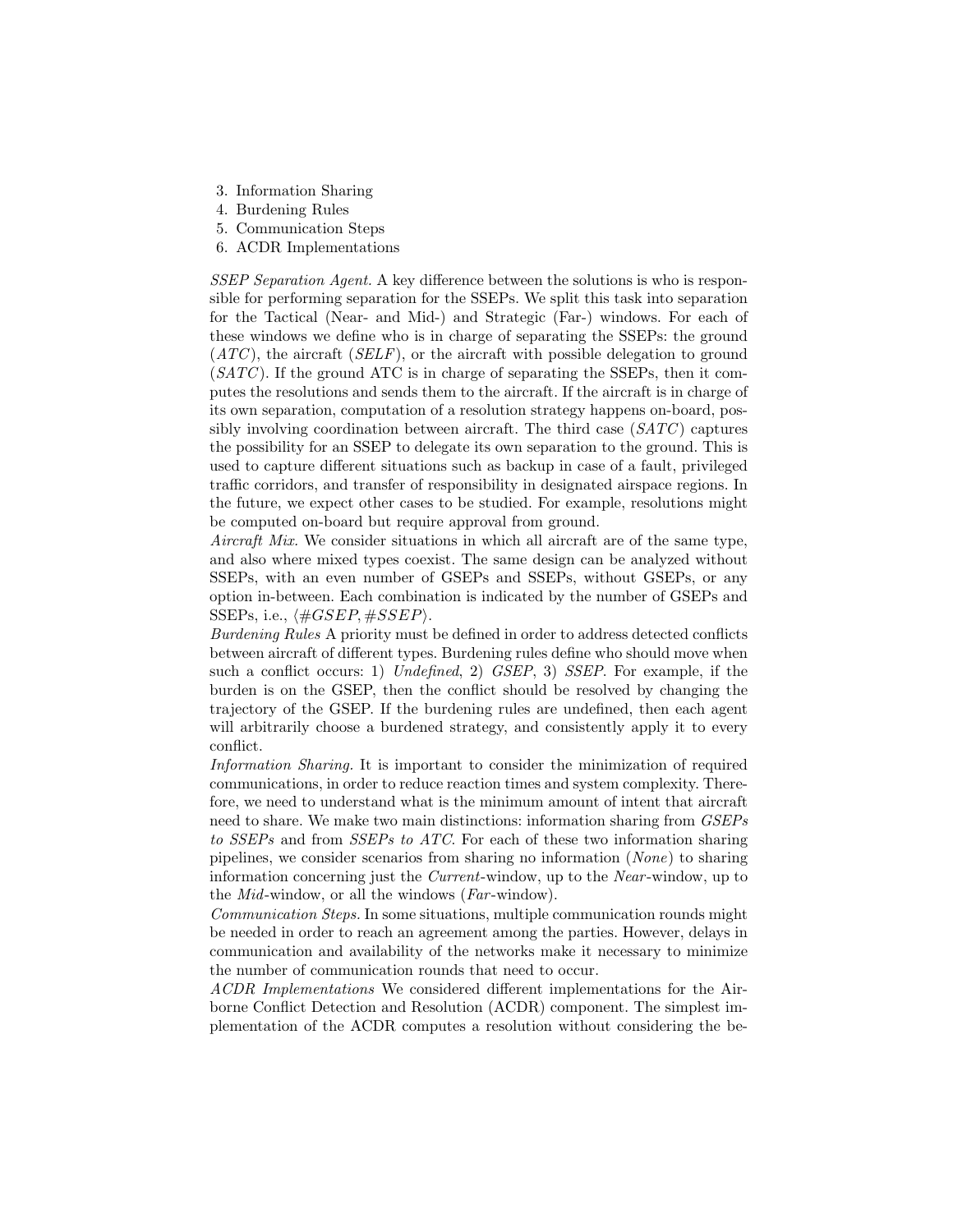| Name                   | Possible                                                                                                              | Considered     |                                                                                                                       |                |
|------------------------|-----------------------------------------------------------------------------------------------------------------------|----------------|-----------------------------------------------------------------------------------------------------------------------|----------------|
|                        | Values                                                                                                                | Size           | Values                                                                                                                | Size           |
| <b>SSEP TS SA</b>      | ATC, SELF, SATC                                                                                                       | 3              | ATC, SELF, SATC                                                                                                       | 3              |
| <b>SSEP SS SA</b>      | ATC, SELF, SATC                                                                                                       | 3              | ATC, SELF, SATC                                                                                                       | 3              |
| Aircraft Mix           | $\langle 4,0 \rangle$ , $\langle 3,1 \rangle$ , $\langle 2,2 \rangle$ , $\langle 1,3 \rangle$ , $\langle 0,4 \rangle$ | 5              | $\langle 4,0 \rangle$ , $\langle 3,1 \rangle$ , $\langle 2,2 \rangle$ , $\langle 1,3 \rangle$ , $\langle 0,4 \rangle$ | 5              |
| <b>Burdening Rules</b> | Undef, GSEP, SSEP                                                                                                     | 3              | Undef, GSEP, SSEP                                                                                                     | 3              |
| GSEPs to SSEPs Info    | None, Current, Near, Mid, Far                                                                                         | 5              | Current, Far                                                                                                          | $\mathbf 2$    |
| SSEPs to ATC Info      | None, Current, Near, Mid, Far                                                                                         | 5              | Far                                                                                                                   |                |
| Com Steps              | $1, 2, \ldots$                                                                                                        | $\overline{2}$ | 1, 2                                                                                                                  | $\overline{2}$ |
|                        | ACDR Implementations Simple, Asymmetric, Non-Receptive                                                                | 3              | Simple, Asymmetric, Non-Receptive                                                                                     | 3              |
|                        | TOTAL                                                                                                                 | 20.250         |                                                                                                                       | 1,620          |

<span id="page-5-0"></span>Table 1. Summary of possible and considered design dimensions

havior of the other aircraft ("ACDR Simple"). A more complex implementation, instead, takes into account how the other SSEPs are going to resolve the conflict, and uses this knowledge to compute a resolution that is guaranteed to solve the current conflict ("ACDR Asymmetric"). Finally, the last implementation (called "ACDR Non-Receptive") is the one in which we declaratively enforce the assumption that conflicts among SSEPs will be resolved without specifying how, thus constraining the environment with a non-receptive specification [\[6\]](#page-17-9); this last option is useful to study the system behavior assuming a perfect ACDR.

Table [1](#page-5-0) shows the possible dimensions defined during the first analysis, and yields a design space with 20,250 configurations. Though we can scale to automatically generate and analyze this many models, further discussions with NASA domain experts led us to focus our exhaustive analysis on the subset of 1,620 configurations most interesting from the domain point of view. In particular, they decided to fix the information sharing of the SSEPs in order to provide all information (i.e.,  $Far$ ) and consider only the two extreme cases for the information shared by the GSEPs: *Current* and *Far*. This reduced the design space to a set of 1,620 configurations (right part of Table [1\)](#page-5-0). These are the configurations analyzed in the rest of the paper.

### 3 System Modeling

The dimensions described in Table [1](#page-5-0) are captured by defining a unified structure including all possible configurations. This structure is equipped with parameters and multiple implementations of the components, making it possible to model the whole system once, and then automatically generate any of the 1,620 possible instances. This reduces the modeling effort that is, in terms of resources, the most expensive part



<span id="page-5-1"></span>Fig. 2. Model Architecture

of the process. However, we need to pay particular attention to the validation of the instantiated models, in order to make sure that all expected behaviors are properly captured.

The general structure of the model is shown in Figure [2,](#page-5-1) and includes four aircraft, the ATC, and two different types of networks: ADS-B and Communication Layer. ADS-B is used only among the aircraft, while the Communication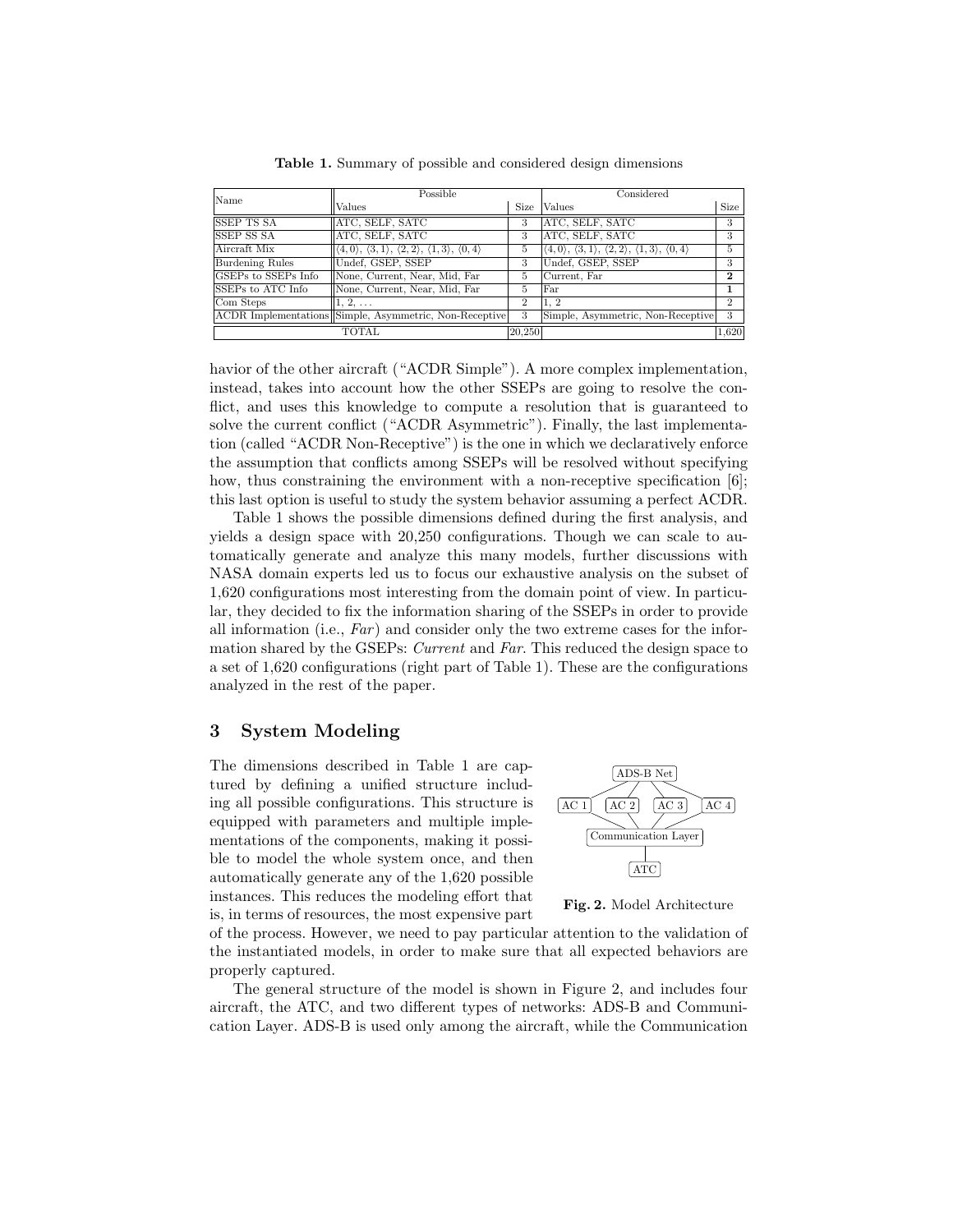Layer is used between the aircraft and the ATC. This choice makes it simple to provide different characteristics to the two networks: faults, symmetry, amount of information, delays, etc. We always consider up to four aircraft instances. This is sufficient to capture all combinations of conflicts between aircraft of different types: GSEP-to-SSEP, GSEP-to-GSEP, SSEP-to-SSEP. This abstraction only represents how many aircraft can be in a single conflict at the same time, and does not assume anything about the size of the airspace [\[34\]](#page-18-1).

Figure [3](#page-6-0) shows the decomposition of the system into a hierarchy of component types, and this provides an architecture that can be incrementally refined. For example, we break down the definition of the Aircraft and ATC components into subcomponents, and this compositional approach allows us to simplify modeling and validation.



<span id="page-6-0"></span>Fig. 3. Hierarchical decomposition

We use the Aircraft component (the most complex component) to exemplify our parametric modeling approach. There are two types of aircraft: SSEP and GSEP. Since these two types differ only in few ways, they are modeled as a generic aircraft component whose behavior is selected via a set of parameters, as listed in Table [2.](#page-7-0) More specifically, we model the Aircraft component as having the following parameters: adsb\_in, ts\_agent, ss\_agent, and burdening. The parameters ts\_agent and ss\_agent are used to specify who is in charge of the Tactical Separation (TS) (i.e., Near- and Mid-window) and Strategic Separation (SS) (i.e., Far-window). Similarly, the parameters burdening and adsb\_in capture, respectively, the information about the burdening rule in use and the availability of the ADS-B receiver. Using this parametric model, we can describe a GSEP as an aircraft that is always separated by ground, and that does not have an ADS-B In component:

Aircraft(adsb\_in=No, ts\_agent=ATC, ss\_agent=ATC, burdening=GSEP).

The impact of parameter choice is localized to the parameterized subcomponent. For example, the burdening parameter has an impact only on the ACDR compo-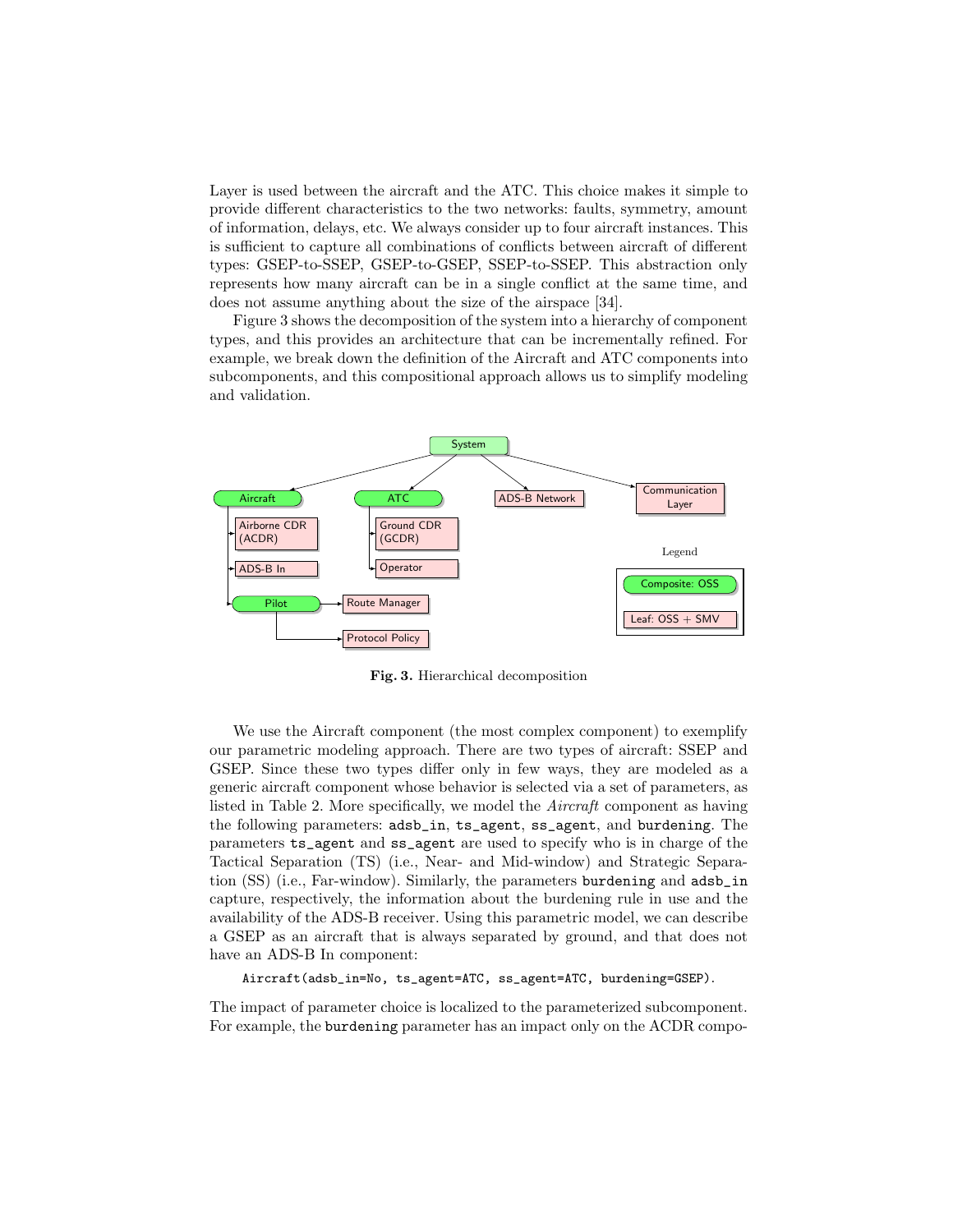| Type      | Name                                                                                                                  | Domain                  |
|-----------|-----------------------------------------------------------------------------------------------------------------------|-------------------------|
| Parameter | id                                                                                                                    | 14                      |
|           | adsb_in                                                                                                               | Boolean                 |
|           | $ts$ _sa_agent                                                                                                        | {ATC, SELF, SATC}       |
|           | ss_sa_agent                                                                                                           | {ATC, SELF, SATC}       |
|           | burdening                                                                                                             | {Undefined, GSEP, SSEP} |
| Input     | suggestion_{near,mid,far}_ground                                                                                      | Conflict Area [04]      |
|           | communication_phase                                                                                                   | <b>Boolean</b>          |
|           | $\lceil \operatorname{ac}\nolimits_{1}(1, 2, 3, 4) \rceil$ intention { current, near, mid, far }   Conflict Area [04] |                         |
|           | $ac_{1,2,3,4}$ {ts,sa} agent                                                                                          | {ATC, SELF, SATC}       |
| Output    | intention_{current, near, mid, far}                                                                                   | Conflict Area $[04]$    |
|           | predicted_conflict_{near,mid,far}                                                                                     | Boolean                 |
|           | request_{ts,ss}_sa_ground                                                                                             | Boolean                 |

<span id="page-7-0"></span>Table 2. Parameters, Inputs and Outputs of the Aircraft model

nent. Having components whose implementations are independent of the model's parameters makes it possible to re-use these components for multiple configurations. We also use a similar approach for modeling faults in the communication networks, and we localize all of those faults within the network components: ADS-B Network and Communication Layer. As shown in Figure [3,](#page-6-0) there are two different components that are used to capture the ADS-B functionality: the ADS-B Network and the ADS-B In component. By separating these (conceptually related) components, we are able to model the aircraft independently of the faults, and number of aircraft connected to the network. Table [2](#page-7-0) provides a summary of the input and output information, and of the parameters for the Aircraft component. In each configuration, we enforce that all GSEPs must have the same parameters, and this applies also for the SSEPs. Therefore, in the same configuration there cannot be two SSEPs with, e.g., two different separation assurance agents. This is not a limitation of the model or tools, but a design choice motivated by the domain that we are exploring and our choice to keep the model more understandable and limit the scope to realistic scenarios.

The architecture shown in Figures [2](#page-5-1) and [3](#page-6-0) is captured using the OCRA language [\[17\]](#page-17-5). Breaking components (e.g., Aircraft) into simpler components simplifies both modeling and validation. In particular, we can write properties about the Aircraft and then decompose them into properties of the subcomponents. This pattern is called Contract-Based Design, and it is supported by OCRA using contracts expressed in Linear Temporal Logic (LTL). For example, we write a contract for the Aircraft (Figure [4\)](#page-8-0) and decompose it into contracts on its subcomponents (see REFINEDBY in the Figure). To take advantage of contractbased design we need to perform two steps [\[18\]](#page-17-10). First, we need to check that the refinement of the contract is correct. This means that the guarantees provided by the subcomponents in the refinement are sufficient to prove the guarantee of the supercomponent. After performing this step, we know that independently of the choice of parameters, if the implementations of the ACDR and Pilot satisfy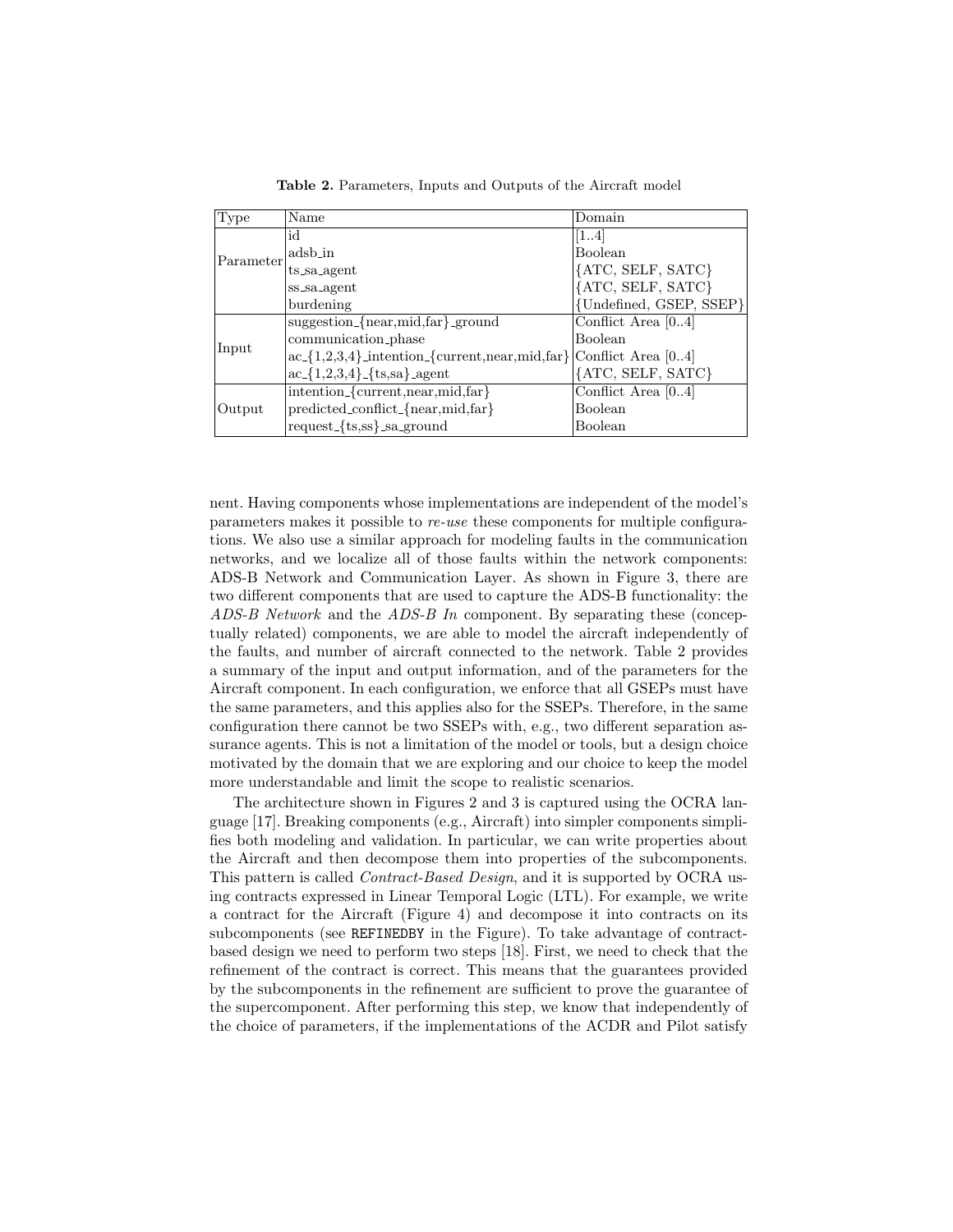```
CONTRACT AC_maintain_intention_ts_self
-- If self-separating, during communication phase if no conflict<br>-- is predicted, the intention will not change.
-- Tactical Separation Case .
assume : TRUE ;
guarantee : always (( communication_phase and ts_sa_agent = SA_SELF ) implies
    (( not predicted_conflict_near implies
           next(intention_near) = intention_near) and
     ( not predicted_conflict_mid implies
           next ( intention_mid ) = intention_mid ) ));
CONTRACT AC_maintain_intention_ts_self
REFINEDBY cdr . ACDR_no_conflict_means_maintain_near ,
           cdr . ACDR_no_conflict_means_maintain_mid ,
           pilot . Pilot_apply_ts_self ,
           pilot . Pilot_intention_is_not_nop ;
```
<span id="page-8-0"></span>Fig. 4. Example of a contract on the Aircraft component

their contracts, then also the Aircraft satisfies its contract. As a second step, we verify that the implementations of each component satisfy their contracts. This operation is done locally on the component in isolation and, since most components are relatively small, it can be performed efficiently. Every time we modify a basic component, we only need to validate it against its contracts, and we are guaranteed that the composite components will still satisfy their contracts. This way of using contracts significantly speeds up the design loop. To draw a parallel with software engineering, the contracts that we write are comparable to unit tests in which we focus on the correctness of the component in isolation.

An added benefit of this process of contract decomposition is that it requires a rigorous understanding of the relationships between the components. This raises interesting questions about how to define the components, how to divide responsibilities, and what behavior can be expected by every component in nominal situations. In fact, we are forced to define requirements that all component implementations must satisfy. In our case, this investigation was supported by a close collaboration with NASA, which resulted for example, in the definition of multiple possible ACDR implementations, and the definition of more than 130 contracts.

### 4 Configuration Analysis

Once the unified model is complete, we proceed to analyze each possible configuration in isolation. For each configuration we break the analysis into the following steps:

- 1. Instance Generation
- 2. Airspace, Nominal, and Extended Validation
- 3. Nominal and Extended Verification
- 4. Fault Tree and Reliability Analysis

Automation of this phase is very important. Each step is run automatically, from the definition of the instance to the generation of all verification and Fault Tree artifacts. This ensures that the process is reproducible and scalable.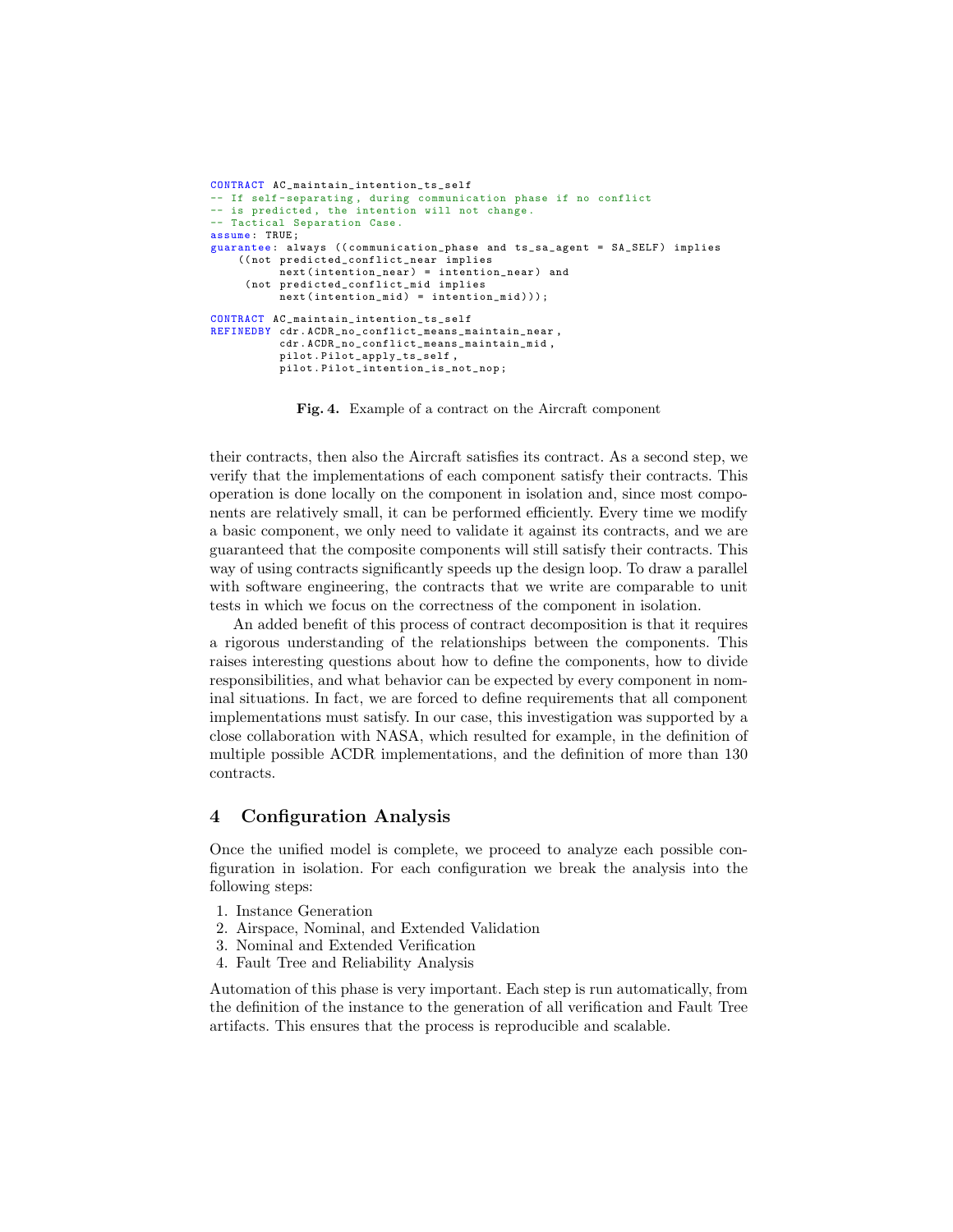Instance Generation Each leaf component in our hierarchical architecture is associated with an implementation (a behavioral model defined as an SMV file) by defining a map file. The OCRA tool uses this mapping to generate a single monolithic SMV file of the instance. This makes it extremely easy to instantiate the system with multiple functional implementations of the components, and also to create instances with and without faults. We pass parameters through the OCRA architecture using pre-processing instructions to define constants. In this way, the variability of the model is limited to the OCRA architecture and map files used during the generation phase. The outcomes of this phase are three models: airspace, nominal, and extended. These are standard SMV files, without parameters, that can be analyzed by any out-of-the-box technique.

Airspace, Nominal, and Extended Validation The models for the configuration are generated automatically, therefore, before proceeding to the verification step, we need to gain confidence in the quality of the generated models. For this reason, we perform these additional validation steps.

The airspace model captures the system without separation assurance agents. This is the first validation check: the model must allow the occurrence and resolution of LOS. We generated this model by mapping the separation agents to implementations that have no constraints, while using nominal implementations for the aircraft and networks. To certify that the components work correctly together, we verify 18 CTL properties encoding the possibilities of bad and good behaviors, and 24 LTL properties derived from contracts.

The nominal model uses a nominal implementation for every component, including separation agents. Unlike the extended model, in this case we do not allow components to fail. We validate this model with 29 LTL properties derived from the contracts of the components.

Finally, the extended model uses an implementation for every component that includes faults (95 faults in total, as described in [\[28\]](#page-18-0)). The validation of the extended model checks that all faults are possible (through 137 CTL possibility properties), and that they respect their dynamics, i.e., permanent or transient, with 29 LTL properties.

Overall, the validation of the 3 models requires a combination of different techniques in order to be effective and be carried out in a limited time. The CTL verification requires a fixpoint-based approach, using BDDs, while for the LTL properties, we use the IC3-based algorithms implemented in nuXmv [\[16\]](#page-17-6). Every property is checked against a known result that, if violated, causes the analysis to stop for further investigation.

Nominal and Extended Verification In this step, we characterize different configurations by verifying additional properties. The most important is whether LOS can always be avoided (NO-LOS), followed by stronger versions: NO-LOS-Near, -Mid, -Far. Other properties provide additional information on the quality of the configuration, e.g., Detect-Near "Every conflict in the Near-window (Mid-, Far- respectively) is detected by at least one Agent." This property is satisfied if the ATC (which is an Agent, in this context) detects a conflict between two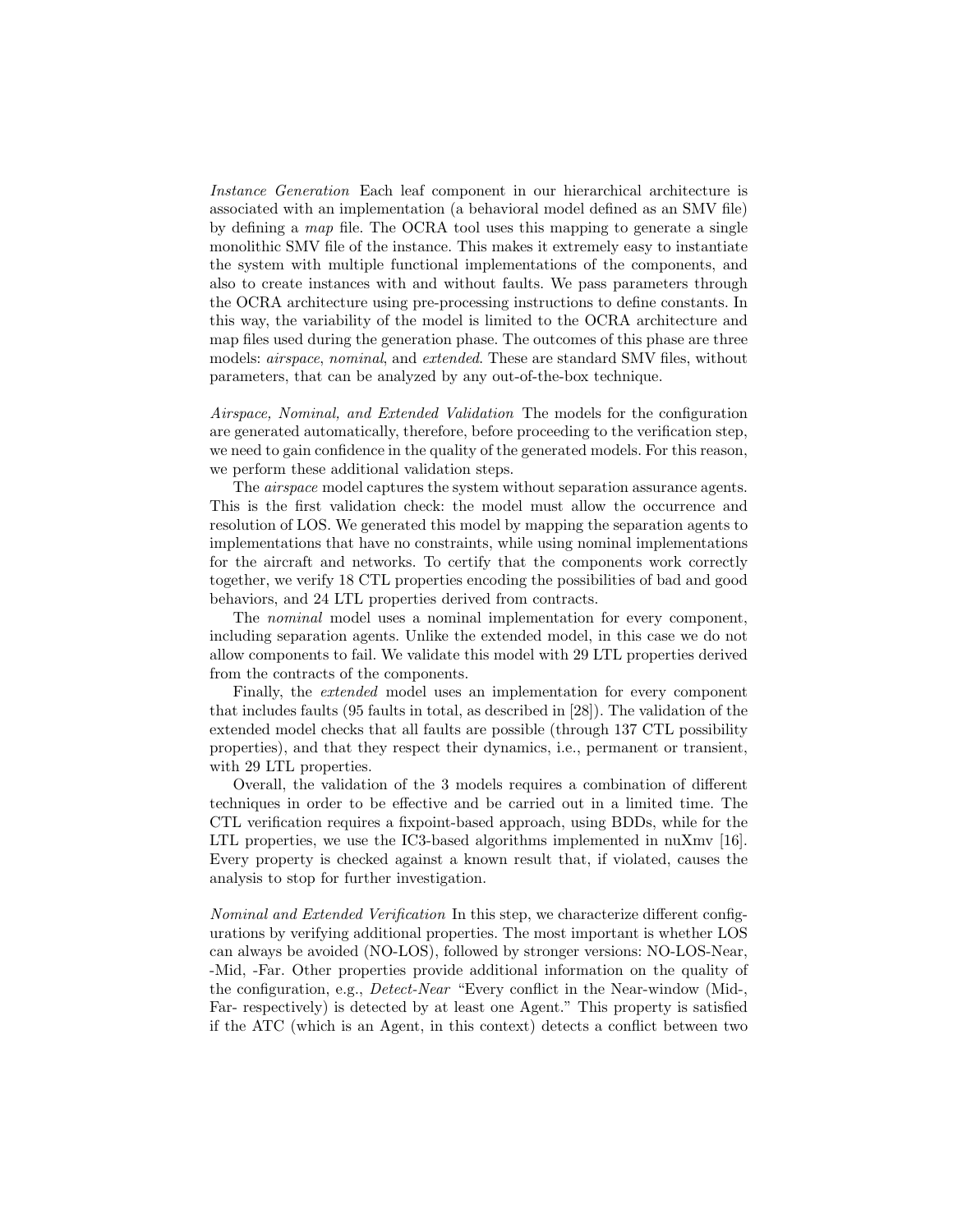aircraft, without either of the aircraft detecting it. It is clear that we can devise stronger versions of this property, and apply it to different time-windows (e.g, Detect-Mid, -Far). This provides a simple way of ranking configurations according to how many and which properties they satisfy. During extended verification, we check instead whether these properties are still satisfied in the presence of faults. For most properties this will not be the case. However, if some property is satisfied even with faults, it means that the property and the faults have no relation in the given configuration. In this step, we verify 24 LTL and 30 invariant properties on both the nominal and extended models.

Fault Tree and Reliability Analysis We compute the Fault Tree associated with each safety property in order to understand the resilience of each configuration in the presence of faults. Fault Trees are a standard in safety-critical domains [\[32](#page-18-8)[,7](#page-17-11)[,8\]](#page-17-12). More specifically, we compute the set of minimal cutsets, i.e., all possible faults configurations (called cutsets) that can cause the violation of the given property. These cutsets are minimal because they only include the faults that are necessary to violate the property. Minimal cutsets are computed automatically from the formal model, using the IC3-based technique described in [\[11\]](#page-17-13) and implemented in xSAP [\[10\]](#page-17-7). For each Fault Tree, we also generate a reliability function [\[12\]](#page-17-14). This function relates the probability of violating the property to the probability of occurrence of each basic fault.

### <span id="page-10-0"></span>5 Data Analysis

Each configuration can be analyzed independently. We exploit this fact and run the analysis on a cluster with 12 Intel Xeon X5650 processors (72 cores). The average size of the models was  $10^{107}$  states, and each model was checked against 346 properties. The two most difficult steps were those of model validation, due to the need for BDD-based reasoning, and minimal cutset computation, since it requires solving a parameter synthesis problem. These two steps were completed within an hour for most configurations, but for roughly  $10\%$  of the models, they required several hours to complete. Verification of the LTL properties was performed using the nuXmv [\[16\]](#page-17-6) IC3 implementation, requiring roughly 5 minutes per model.

Once all results are available, we can perform the last step of the process: Data Analysis. Each configuration provides us with a set of verification results and a set of Fault Trees. Therefore, we face the challenge of how to intuitively represent the information provided by more than 1,600 Fault Trees and verification results. We approached the problem by collecting these artifacts into relations. The first,  $V \subseteq C \times \mathbb{B}^n$ , relates each configuration (i.e., a set of values for the parameters) to the satisfaction of the verification properties. The second,  $FT \subseteq C \times N \times$  $2^{MCS}$  instead relates each configuration and property index to the set of minimal cutsets (MCS) associated with it. This data can be queried and manipulated offline, by the domain experts, in order to obtain more insights into the design space.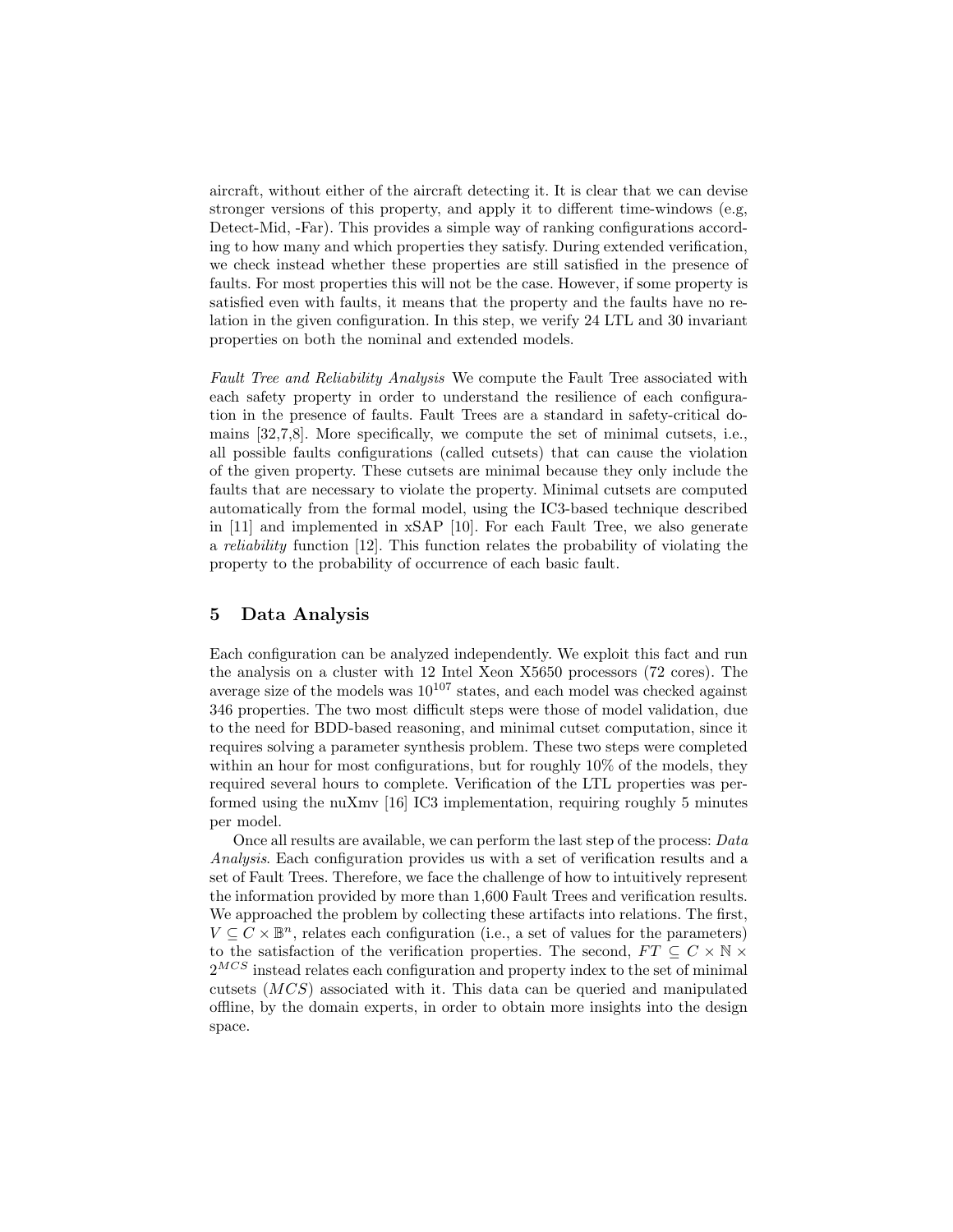#### 5.1 Summary of Results

Most of the configurations (Table [3\)](#page-11-0) satisfy the key property of avoiding Loss of Separation (NO-LOS). The fact that NO-LOS-Far is satisfied by some SSEP-Only configurations is due to the non-receptive implementation of the ACDR, which assumes that trajectories are computed in a way that avoids potential conflicts in the Far-window. However, not all configurations using the SSEP-Only ACDR are immune to LOS. For example, when including burdening rules, GSEPs (that do not use the ACDR) can interfere with the SSEPs and lead to a LOS.

<span id="page-11-0"></span>Table 3. Models satisfying NO-LOS for different windows

|             | GSEP-Only Mixed Mixed Mixed SSEP-Only  Total |       |              |         |         |      |
|-------------|----------------------------------------------|-------|--------------|---------|---------|------|
|             | $4-0$                                        | $3-1$ | $2-2$        | $1 - 3$ | $0 - 4$ |      |
| NO-LOS      | 324                                          | 244   | 212          | 213     | 258     | 1251 |
| NO-LOS-Near | 324                                          | 244   | 209          | 210     | 252     | 1239 |
| NO-LOS-Mid  | 324                                          | 192   | 138          | 141     | 198     | 993  |
| NO-LOS-Far  |                                              |       | $\mathbf{0}$ | 18      | 84      | 102  |

Prime Implicants To extract interesting facts from the verification results, we synthesize the region of parameters that satisfy a property of interest. To compute the region of parameters that satisfy a property, we fix the property value and quantify away the other properties in the relation  $V$ . E.g., for NO-LOS:

$$
NO\_{LOS}(C) = \exists P_1, \cdots, P_n. \ V(C, P_1, \cdots, P_n) \land P_{NO\_{LOS}}
$$

where  $P_i$  is a Boolean variable associated with the verification result for property  $i$ , and  $C$  is the set of configuration variables (i.e., parameters). In this way, we can compute the region of parameters associated with the satisfaction of each property. Very few of these regions have a compact representation. To extract interesting facts from these regions, we compute the prime implicants of the region, i.e., the set of minimal elements that are sufficient to enforce the satisfaction of the property. For cardinality 1, we obtain the following implicant for NO-LOS:

$$
(MIX = \langle 4, 0 \rangle) \vee (SSEP_TSS_A = ATC) \vee (SSEP_SSS_A = ATC)
$$

This tells us that there are three ways to guarantee NO-LOS: (i) having only GSEP airplanes, or having the ATC in control of the (ii) Strategic or (iii) Tactical separation of any SSEP.

By checking that NO-LOS-Far is achieved only by configurations using nonreceptive ACDR, we verified the corresponding claim from Table [3.](#page-11-0) Moreover, we verified that not all configurations using non-receptive ACDR can satisfy NO-LOS-Far, thus discovering a necessary but not sufficient condition. These analyses were performed using pySMT [\[21\]](#page-17-15) in order to represent the data using BDDs [\[13\]](#page-17-16) for efficient querying.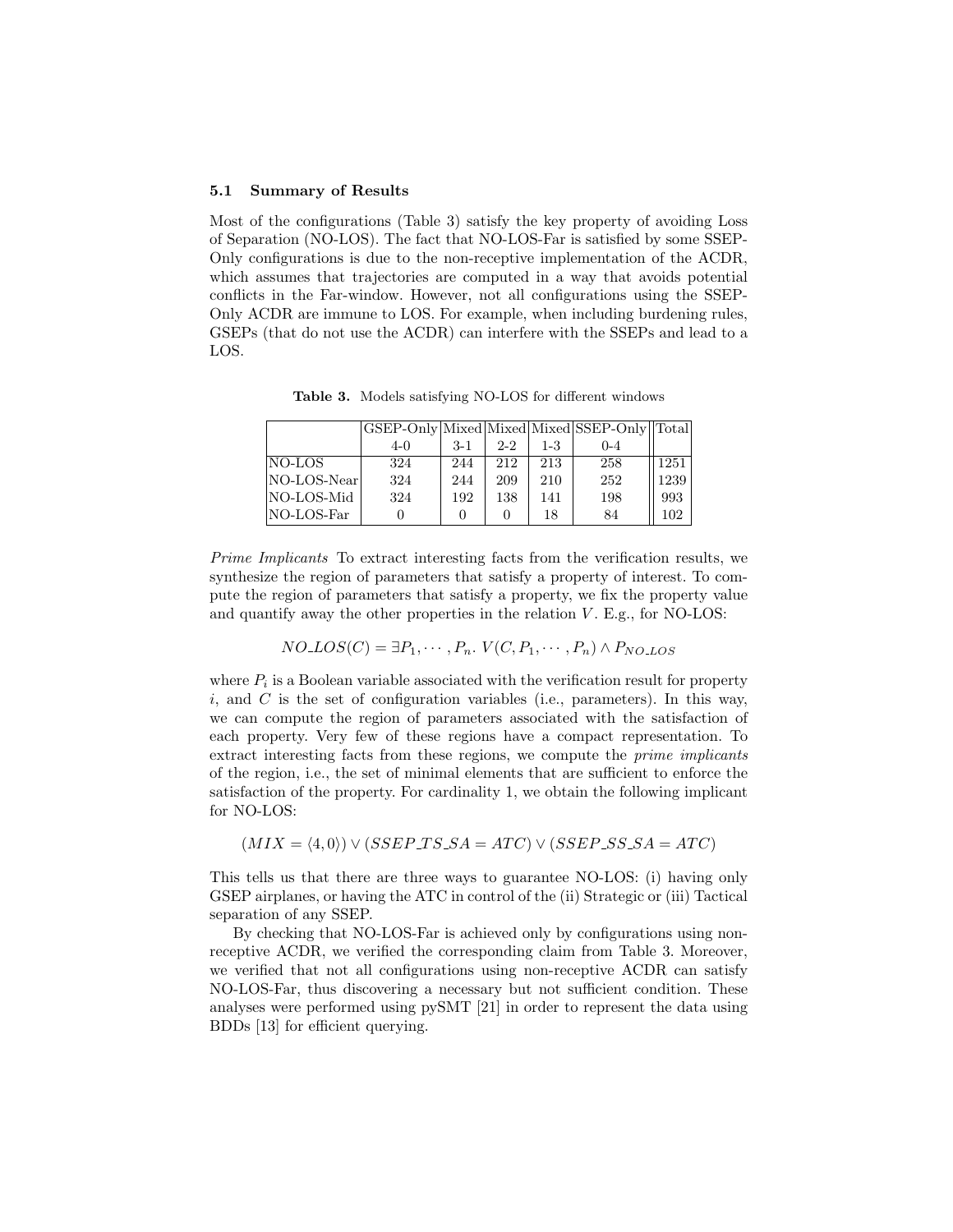



<span id="page-12-0"></span>

Reliability Functions Analyzing the reliability functions obtained from the fault trees, we can synthesize the region of configurations that have a probability of violating a property below a given threshold. This result provides us different sets of candidates that are able to guarantee a high reliability. In addition to that, we want also to analyze the impact of a variation in the probability of failure of different groups of components. In Figure [5](#page-12-0) we demonstrate this last analysis by proceeding as follows. First, we partition the faults into three groups: the ones related to the Communication Layer, the ADS-B, and all the others. For each configuration and each value of the probability of the faults of the Communication Network (y axis) and of the ADS-B Network (x axis), we compute the probability of reaching a LOS, by considering all other faults to have a fixed probability of 10<sup>−</sup><sup>8</sup> (Basic Probability). In Figure [5,](#page-12-0) we summarize this information by plotting how many configurations have a probability of leading to a LOS that is below the threshold of 10<sup>−</sup><sup>4</sup> for the given probability of the faults. Interestingly, we see that reducing the reliability of the Communication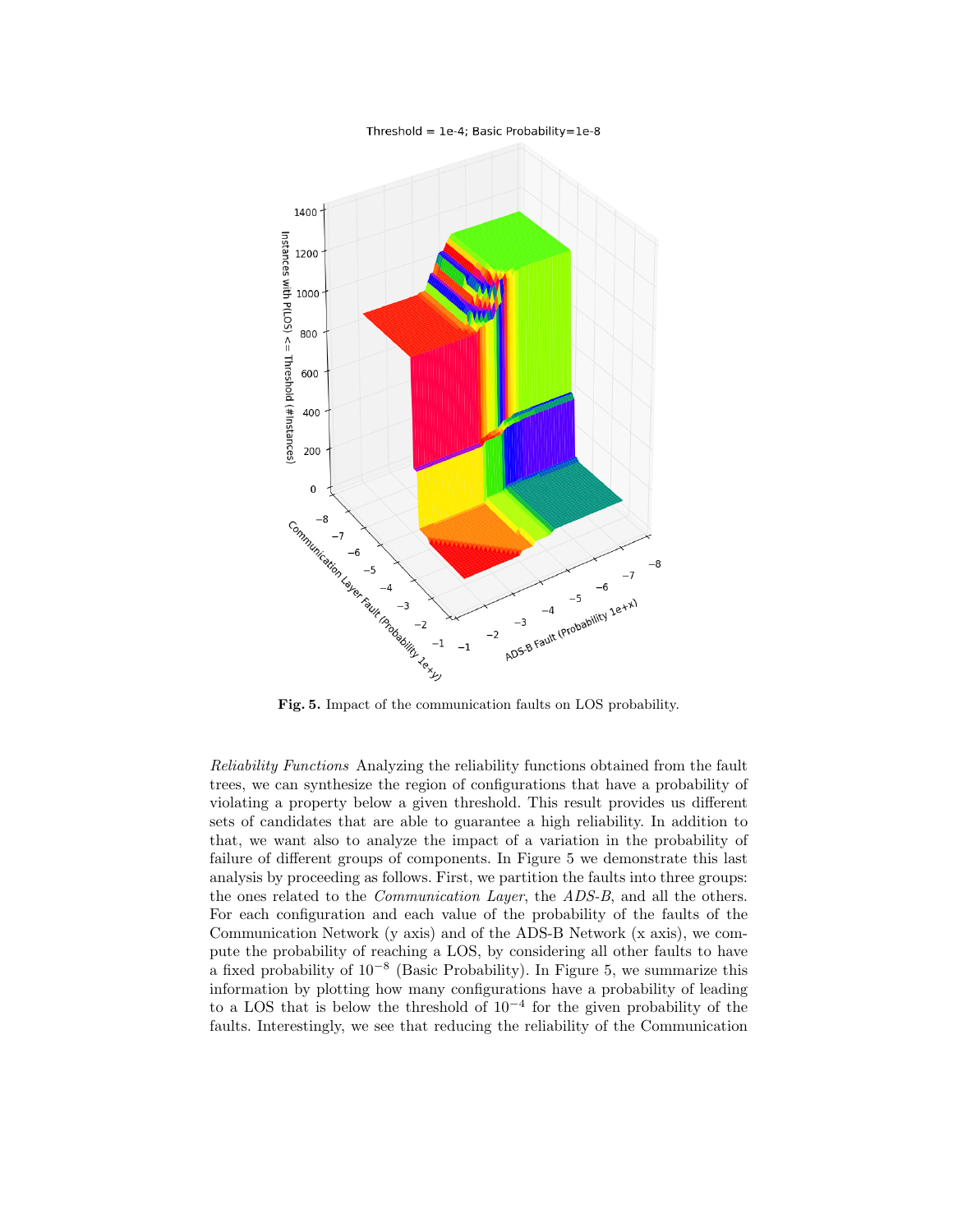Layer has a bigger impact than reducing the reliability of the ADS-B network. We see this because when the probability of faults in the ADS-B is high (x axis close to -2), but the probability of fault of the communication layer is low (y axis close to -8), the probability of reaching a LOS is below the threshold of  $10^{-4}$ for more than 800 configurations. If we look at the opposite situation, instead, we see that less than 100 configurations have a probability of reaching LOS that is below the threshold. The insight that we gain from this is that many of the analyzed configurations are robust with respect to failures of the ADS-B.



<span id="page-13-0"></span>Fig. 6. Configurations impacted by the top  $N$  single points of failure.

A different analysis is presented in Figure [6](#page-13-0) in which we analyze how many configurations share the same top  $N$  single points of failure. A *single point of* failure is a single fault that is sufficient to (in our case) cause a LOS, and corresponds to a minimal cutset of cardinality one. There are roughly 10 single points of failure that are shared by more than a thousand configurations. However, we also notice that most faults are single points of failure for a limited number of configurations; recall that there are 95 faults in total. If the probability of those 10 faults is very high, then we can significantly prune the design space, and focus only on the configurations that are not affected by those faults.

#### 5.2 Interesting Executions

A selection of the most relevant results was discussed with the domain experts. In particular, we were able to independently reproduce two known issues, side-walk [\[33](#page-18-9)[,25\]](#page-18-7) and *coincidental* conflicts [\[23\]](#page-17-8), and discover a new one.

Side-walk Conflict. Side-walk conflicts occur whenever we use the "simple" implementation of the ACDR, in which conflicts between SSEPs are resolved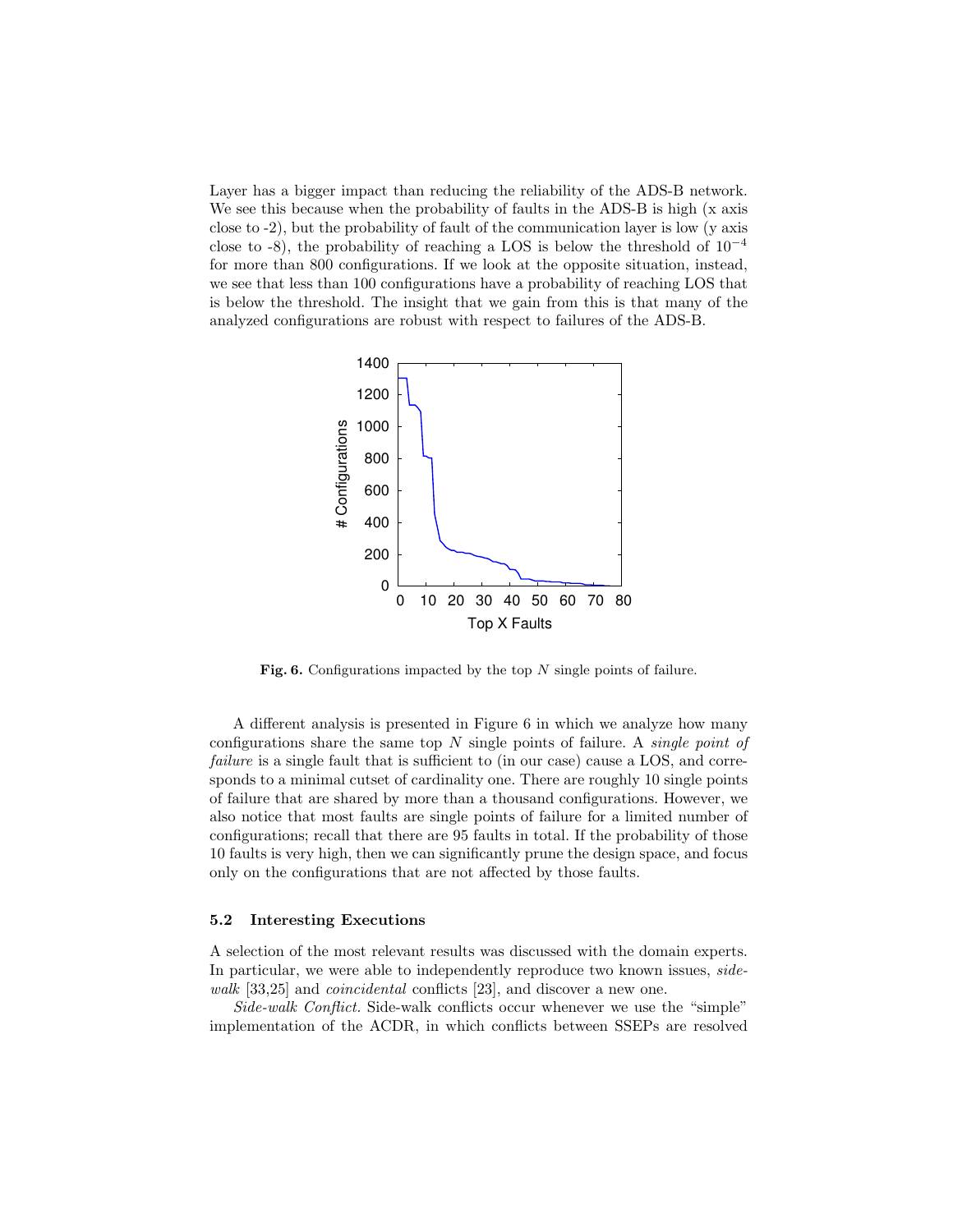by choosing a free conflict area. The problem occurs when more than one SSEP decides to move to the same conflict area. Due to the symmetry of the resolution algorithm, this strategy is not guaranteed to resolve the conflict. To break this symmetry, we developed the asymmetric version of the ACDR.

Coincidental Conflict. The asymmetric ACDR is not able to resolve conflicts early. In particular, we would like to always satisfy NO-LOS-Mid, i.e., avoid predicted LOS in the Mid-window. This is not possible if we allow only one communication step. In fact, if four aircraft are in two different conflicts that are resolved correctly, they might still end up in a new conflict. Consider the two conflict sets: {AC1, AC2} and {AC3, AC4}. AC1 and AC3 decide to move to solve their respective conflicts. However, they choose to move to the same conflict area. An additional round of communication is needed in order to resolve this conflict, and this generalizes to needing at most  $log(n)$  communication steps when considering  $n$  aircraft.

Backup From Ground. The novel problematic configuration that we identified stems from limited requirements on the behavior of the backup operation, i.e., when an SSEP is able to request backup from ground and it delegates its separation to the ATC (SATC). This turned out to require more assumptions than were initially considered. In fact, when enabling this behavior, all configurations violate NO-LOS, excluding the ones with non-receptive ACDR. This is motivated (as shown by the counterexamples) by a lack of information and a mismatch of expectations in the airspace. In particular, in the design used in this project, whenever an aircraft requests ATC assistance, the other aircraft are not aware of it. Therefore, all of the other SSEPs expect the aircraft to maintain its behavior as an SSEP. In order to solve this issue, we propose two options. First, requests for ground-assistance are relayed to other aircraft. Second, the algorithm for separation used by ATC needs to take into account that the aircraft was an SSEP, and therefore compute a resolution taking into account what the other SSEPs expect the aircraft to do. These extensions are left as future work.

### <span id="page-14-0"></span>6 Related Work

Before NASA turned to the question of what designs were best for automated air traffic control, it was necessary to explore what designs were possible. To that end, NASA launched several initiatives to formally reason about a single such system; two of these works, using symbolic model checking [\[34\]](#page-18-1) and probabilistic model checking [\[35\]](#page-18-10) techniques led to the decision to use the former for the problem of broader design space exploration. However, neither technique proved sufficiently scalable to capture all of the relevant details of a single design at the same time.

This paper presents a large advancement along the same line of research of [\[28\]](#page-18-0), in which a modeling abstraction for the problem was proposed, by designing and verifying a monolithic model. This modeling abstraction proved to be suitable for capturing the problem, however, it could not be scaled to cover the entire design space. Therefore, in this work we devise a tailored process that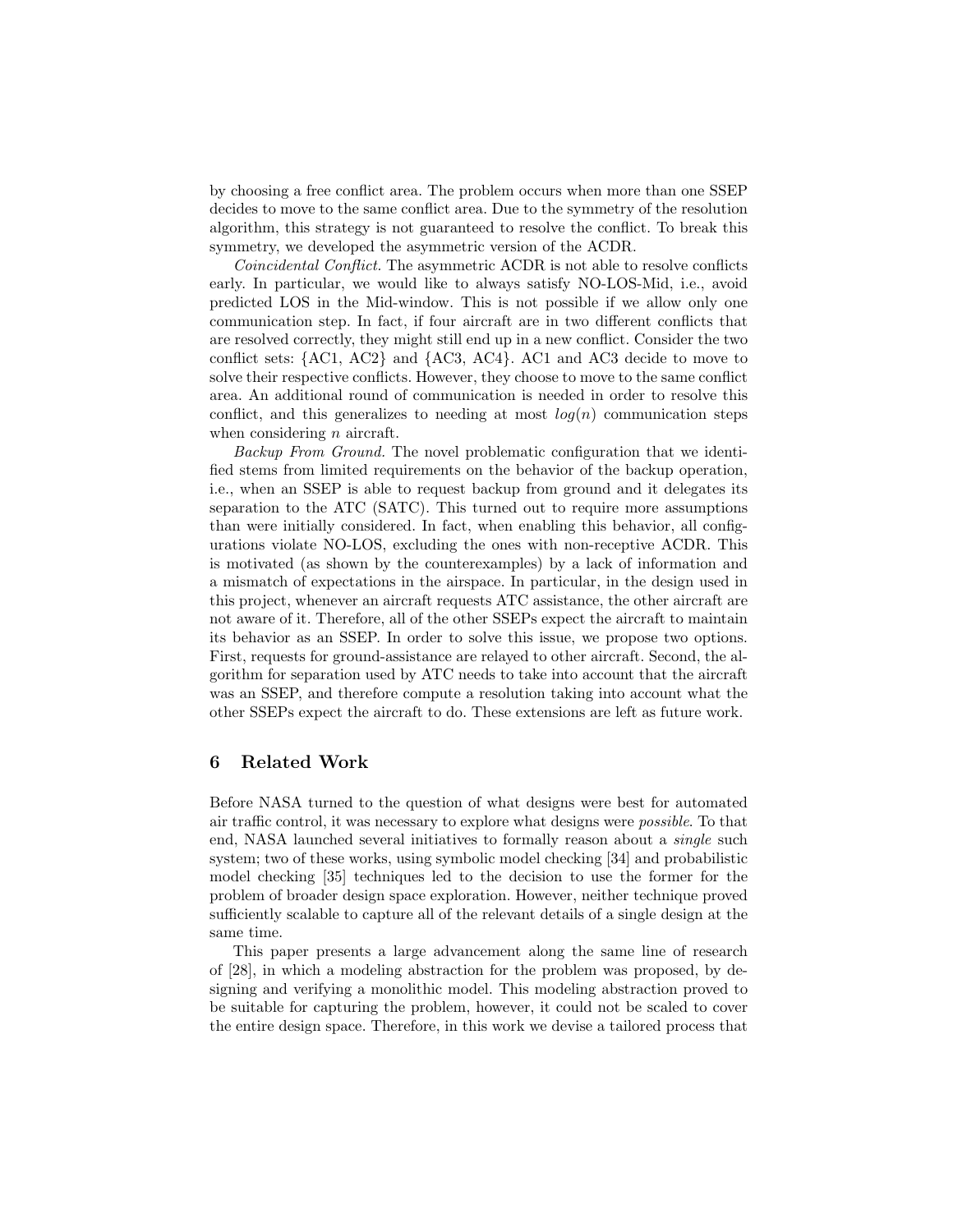allows us to model, validate, verify, and compare the full design space (i.e. 20,000 designs and beyond) with exhaustive analysis of the more than 1,600 most likely candidate designs. This was made possible by breaking down the modeling and using a compositional approach based on contract-based design (as opposed to the monolithic approach of [\[28\]](#page-18-0)). The size of the design space not only created challenges for running the analysis, but also for analyzing the results: we had to consider new ways of looking at the considerable amount of data produced in order to extract interesting information rather than providing NASA with a firehose of data. Thanks to the extensive coverage of the design space enabled by the process described in this paper, we managed to identify some configurations that were of interest for NASA. The examples that we highlight show that this approach pinpointed implicit assumptions and critical points in the design process.

The term design space exploration is commonly used to describe the study of a design space (mostly combinatorial) by avoiding the computation of all solutions and optimizing with respect to some cost function. For example, Airbus [\[9\]](#page-17-17) uses automated techniques to evaluate design spaces, in which multiple solutions are compared and sorted with respect to their weight. It is important to notice, however, that we are dealing with a sequential problem while works such as [\[9\]](#page-17-17) deal with combinational ones. Moreover, the existence of a cost function allows the optimization engine to prune "bad" configurations, thus reducing the actual number of configurations that will be eventually checked. In our case, there is no cost function defined; we are instead interested in a better understanding of the design space, and thus want to be able to thoroughly analyze every possible design. Therefore, we analyze all of the realistic configurations and collect the data in a form suitable for subsequent comparison.

When we move from combinational to sequential problems, we find works related to product lines, e.g., Software Product Lines [\[19\]](#page-17-18), that deal with a similar problem of verification of a parametric system. In [\[19\]](#page-17-18) the authors propose an extension to NuSMV that is able to perform symbolic model checking of an extended version of CTL (feature-oriented CTL). The differences with our work are several. From a process point of view, we focus not only on the verification but also on the validation of the generated models and on safety assessment; the outcome of our process is more informative since it relates the set of configurations with the properties that are satisfied (i.e., parameter synthesis). Finally, we integrate the modeling phase with a compositional approach that helps to save significant modeling effort. In principle, we could try to combine multiple configurations in order to analyze them together in a symbolic way. However, this was not needed and, on the contrary, the ability to work on each configuration independently made it possible to exploit high levels of parallelism provided by modern computing infrastructures.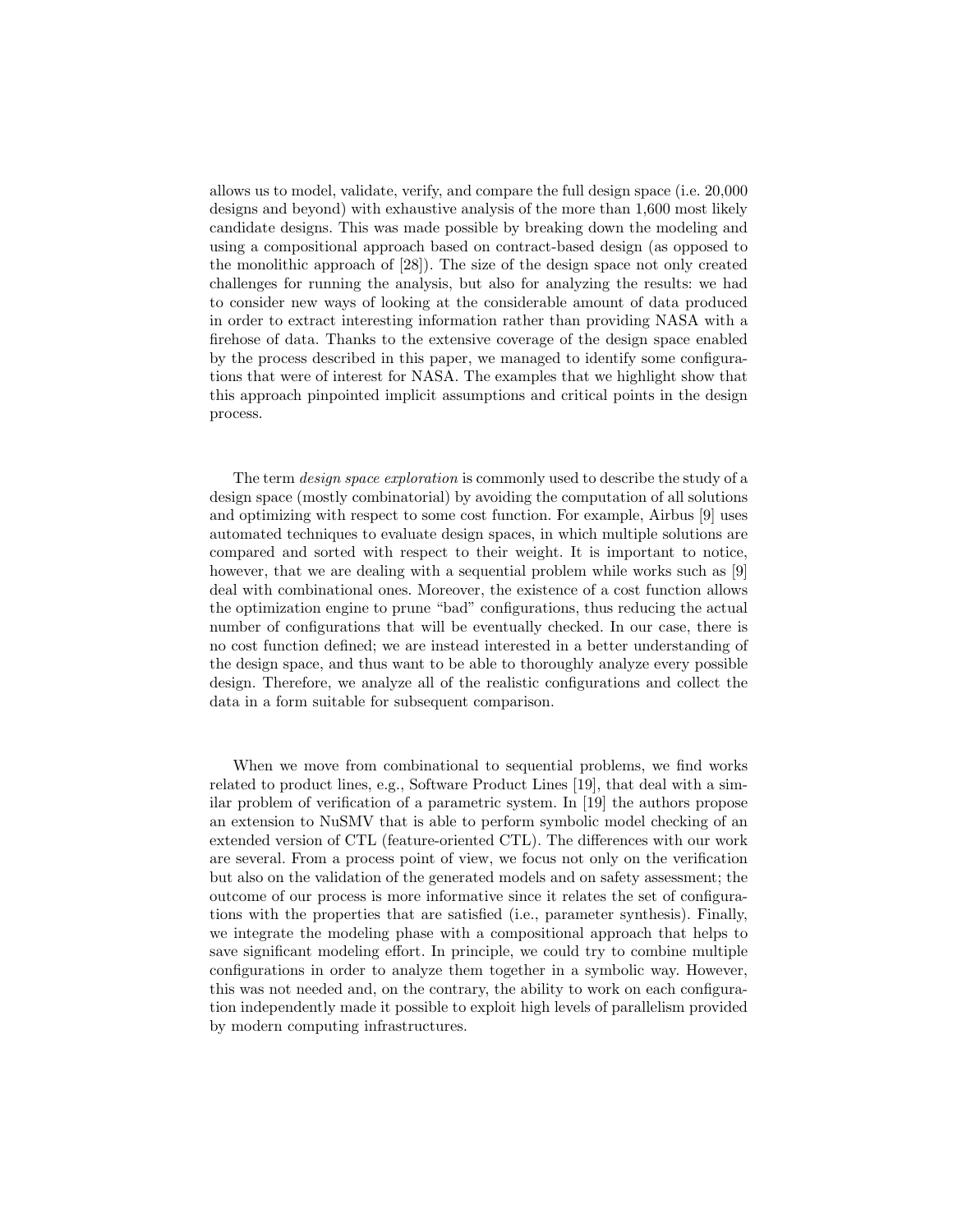# <span id="page-16-4"></span>7 Conclusions and Future Work

In this paper, we presented and released a complex real-world case study demonstrating the application of formal methods to the analysis of the big design space associated with the NextGen Automated Air Traffic Control System under study at NASA. Our approach resulted in a wealth of interesting data that supported the re-discovery of known results, and also the identification of new insights. When we started, NASA engineers had many possible design ideas, all described informally. We helped them to formalize and clarify these ideas, and to make explicit hidden assumptions. To the best of our knowledge, this is the first time that a design space of this scale has been mapped out by considering every possible solution in such depth.

The task of analyzing all the 1,620 designs would have been unfeasible without the novel process that we introduce. Our process combines and builds upon existing techniques and tools to perform model generation, validation, verification, and safety assessment. The process relies on a compositional, parametric, and contract-based approach in order to maximize reuse, and to ensure great confidence in the models by means of aggressive model validation. Overall, our study shows that this technology is mature and able to assist designers in formalizing and narrowing down design choices in an early phase of system design.

We extracted meaningful information from this data, and we expect that even more will be extracted in the future, working in collaboration with the NASA domain experts. In the future, we plan to extend the model by identifying additional modeling dimensions of interest, e.g., the fact that ADS-B information might not propagate equally to all aircraft, or the presence of multiple ATCs. Finally, we plan to leverage more the contract-based infrastructure defined in this work, in order to identify properties that can be proved by pure compositional reasoning. We believe that this process can be applied to other design exploration situations in which the size of the design space stems from the local variability of the components. For example, we have started working with the World Bank through Data Science for Social Good [\[1\]](#page-16-5) to use an adaptation of the framework presented in this paper to help them root out corruption, collusion, and fraud by comparatively analyzing the temporal behaviors of their large network of suppliers.

# References

- <span id="page-16-5"></span>1. Eric & Wendy Schmidt Data Science for Social Good, University of Chicago, [http:](http://dssg.uchicago.edu/) [//dssg.uchicago.edu/](http://dssg.uchicago.edu/)
- <span id="page-16-1"></span>2. Nasa airspace operations and safety program, [http://www.aeronautics.nasa.](http://www.aeronautics.nasa.gov/programs-aosp.htm) [gov/programs-aosp.htm](http://www.aeronautics.nasa.gov/programs-aosp.htm)
- <span id="page-16-0"></span>3. Nasa nextgen-airspace, <http://www.hq.nasa.gov/office/aero/asp/airspace/>
- <span id="page-16-3"></span>4. Project webpage: Formal methods for automated airspace concepts, [https://](https://es-static.fbk.eu/projects/nasa-aac) [es-static.fbk.eu/projects/nasa-aac](https://es-static.fbk.eu/projects/nasa-aac)
- <span id="page-16-2"></span>5. NextGen (May, 2016), <https://www.faa.gov/nextgen/>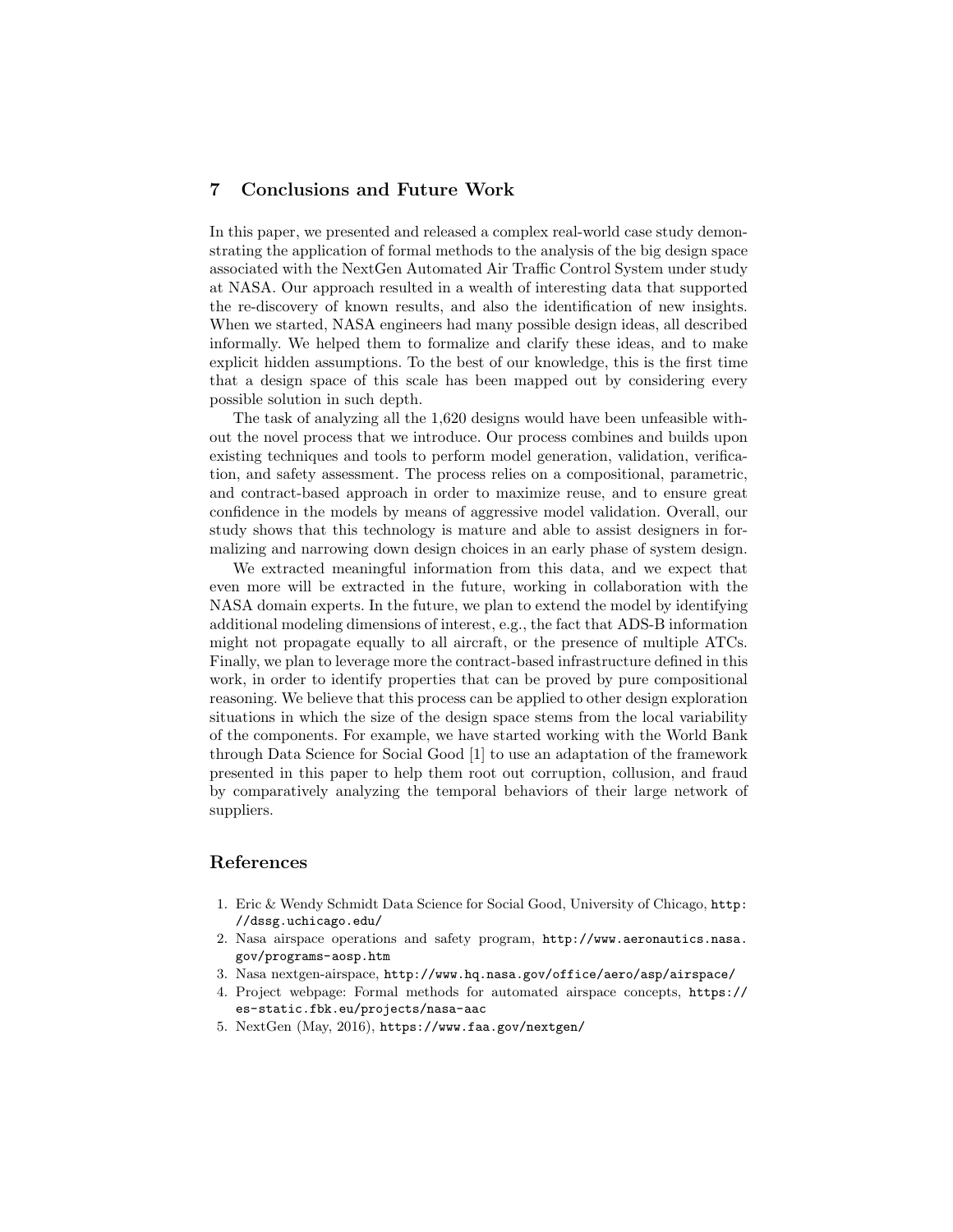- <span id="page-17-9"></span>6. Abadi, M., Lamport, L.: Composing Specifications. ACM Transactions on Programming Languages and Systems 15(1), 73–132 (1993)
- <span id="page-17-11"></span>7. ARP4754A Guidelines for Development of Civil Aircraft and Systems. SAE (Dec 2010)
- <span id="page-17-12"></span>8. ARP4761 Guidelines and Methods for Conducting the Safety Assessment Process on Civil Airborne Systems and Equipment, SAE (Dec 1996)
- <span id="page-17-17"></span>9. Bauer, C., Lagadec, K., Bès, C., Mongeau, M.: Flight control system architecture optimization for fly-by-wire airliners. Journal of guidance, control, and dynamics 30(4), 1023–1029 (2007)
- <span id="page-17-7"></span>10. Bittner, B., Bozzano, M., Cavada, R., Cimatti, A., Gario, M., Griggio, A., Mattarei, C., Micheli, A., Zampedri, G.: The xSAP safety analysis platform. Proceedings of 22nd International Conference on Tools and Algorithms for the Construction and Analysis of Systems (TACAS) (2016)
- <span id="page-17-13"></span>11. Bozzano, M., Cimatti, A., Griggio, A., Mattarei, C.: Efficient Anytime Techniques for Model-Based Safety Analysis. In: CAV (2015)
- <span id="page-17-14"></span>12. Bozzano, M., Cimatti, A., Mattarei, C.: Automated Analysis of Reliability Architectures. In: 18th International Conference on Engineering of Complex Computer Systems (ICECCS). pp. 198–207. IEEE (july 2013)
- <span id="page-17-16"></span>13. Bryant, R.E.: Graph-based algorithms for boolean function manipulation. Computers, IEEE Transactions on 100(8), 677–691 (1986)
- <span id="page-17-3"></span>14. Butler, R.W., Hagen, G., Maddalon, J.M.: The Chorus conflict and loss of separation resolution algorithms. Tech. rep., Technical Memorandum NASA/TM-2013- 218030, NASA, Langley Research Center, Hampton VA 23681-2199, USA (2013)
- <span id="page-17-2"></span>15. Can, A.B., Bultan, T., Lindvall, M., Lux, B., Topp, S.: Eliminating synchronization faults in air traffic control software via design for verification with concurrency controllers. Automated Software Engineering 14(2), 129–178 (2007)
- <span id="page-17-6"></span>16. Cavada, R., Cimatti, A., Dorigatti, M., Griggio, A., Mariotti, A., Micheli, A., Mover, S., Roveri, M., Tonetta, S.: The nuXmv Symbolic Model Checker. In: Biere, A., Bloem, R. (eds.) Computer Aided Verification (CAV). Lecture Notes in Computer Science, vol. 8559, pp. 334–342. Springer (2014)
- <span id="page-17-5"></span>17. Cimatti, A., Dorigatti, M., Tonetta, S.: OCRA: A Tool for Checking the Refinement of Temporal Contracts. In: ASE. pp. 702–705. IEEE (2013)
- <span id="page-17-10"></span>18. Cimatti, A., Tonetta, S.: Contracts-refinement proof system for component-based embedded systems. Science of Computer Programming 97, 333–348 (2015)
- <span id="page-17-18"></span>19. Classen, A., Heymans, P., Schobbens, P.Y., Legay, A.: Symbolic model checking of software product lines. In: Proceedings of the 33rd International Conference on Software Engineering. pp. 321–330. ACM (2011)
- <span id="page-17-1"></span>20. von Essen, C., Giannakopoulou, D.: Analyzing the next generation airborne collision avoidance system. In: Tools and Algorithms for the Construction and Analysis of Systems, pp. 620–635. Springer (2014)
- <span id="page-17-15"></span>21. Gario, M., Micheli, A.: PySMT: a solver-agnostic library for fast prototyping of SMT-based algorithms. In: SMT-Workshop (2015)
- <span id="page-17-4"></span>22. Hagen, G., Butler, R., Maddalon, J.: Stratway: a modular approach to strategic conflict resolution. In: Preceedings of 11th AIAA Aviation Technology, Integration, and Operations (ATIO) Conference, Virgina Beach, VA (2011)
- <span id="page-17-8"></span>23. Idris, H.R., Shen, N., Wing, D.J.: Improving separation assurance stability through trajectory flexibility preservation. In: 10th AIAA Aviation Technology, Integration, and Operations (ATIO) Conference. p. 9011 (2010)
- <span id="page-17-0"></span>24. Jeannin, J.B., Ghorbal, K., Kouskoulas, Y., Gardner, R., Schmidt, A., Zawadzki, E., Platzer, A.: A formally verified hybrid system for the next-generation airborne